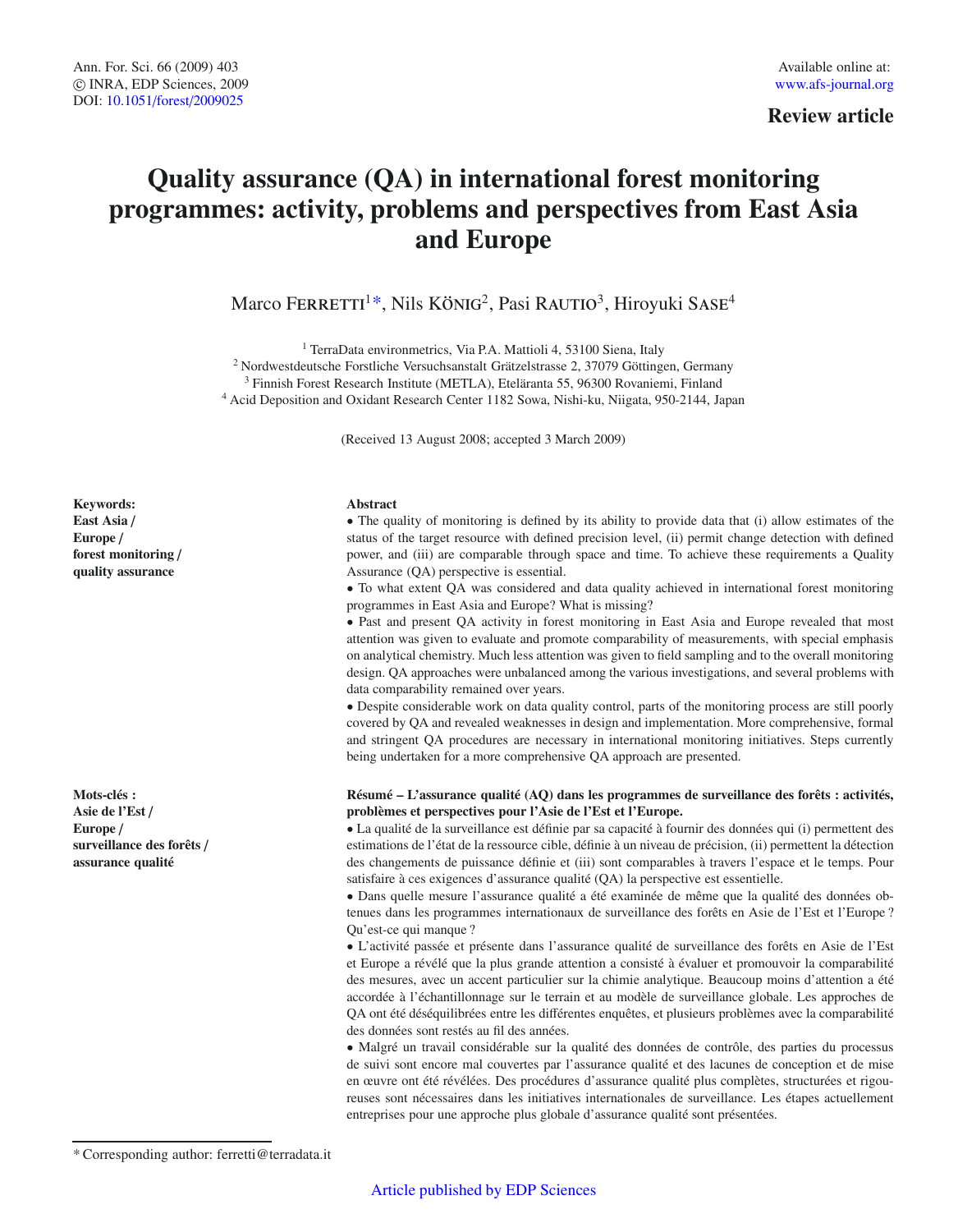"The results of inadequate monitoring can be both misleading and dangerous not only because of their inability to detect ecologically significant changes, but also because they create the illusion that something useful has been done" (Peterman, 1990)

# **1. INTRODUCTION**

## **1.1. The need for quality assurance**

There is a general agreement that monitoring is essential to obtain information about the condition of natural resources, its development in time and space, and to study its relationships with biotic/abiotic factors (Ferretti, [1997;](#page-10-0) [2004;](#page-10-1) Stevens, [1994\)](#page-11-0). At the same time, considerable concern exists in the scientific community about the ability of monitoring programmes to provide the desired information (Legg and Nagy, [2006;](#page-11-1) Vos et al., [2000](#page-11-2)). The main reason for this is the poor confidence about the quality of the data, with most typical questions concerning the statistical basis of sampling design, the reliability and comparability of data, and data management (Elzinga et al., [2001](#page-10-2); Ferretti, [2009;](#page-10-3) Legg and Nagy, [2006](#page-11-1); Shampine, [1993;](#page-11-3) Vos et al., [2000;](#page-11-2) Wagner, [1995\)](#page-11-4). This concern is justified especially for terrestrial monitoring with a large-scale coverage and a long-term nature, such as the international monitoring programmes. On one hand, the large scale coverage requires a high number of field observers (Cozzi et al., [2002\)](#page-10-4), laboratories and instruments (Mosello et al., [2001\)](#page-11-5) and this implies possible problems for data comparability across space. While this kind of problem may always occur with terrestrial monitoring over large areas (remote sensing techniques may be less influenced), they are exacerbated in international programmes when a joint effort of experienced institutions over several countries is necessary. On the other hand, the time "impacts how the work is viewed by the people collecting data, as well as the people who ultimately will use the data" (Shampine, [1993\)](#page-11-3). In addition, change in personnel (in particular under the current labour market conditions) and change in methods (due to conceptual and technical improvement of methods, techniques and instruments) may lead to comparability problems at times of personnel/method changes.

There is an agreement that the quality of the monitoring can be evaluated in terms of its ability to provide data good enough to allow quantitative assessment of status and change/trend of the attribute of concern over the population of interest (e.g. Elzinga et al., [2001\)](#page-10-2). Such an ability is related to a number of issues, but above all there are two major sets of requirements to be considered. A first set regards the statistical design of the monitoring, and a second one the precision and accuracy of the measurements. The former controls the ability of monitoring to provide precise estimates of status and effective detection of changes. The latter controls the reliability and comparability of measurements through time and space. A quality assurance (QA) system, i.e. "the organisational structure, the processes and procedures necessary to ensure that the overall intentions and direction of an organisation as regards quality are met and that the quality of the product or service is assured"

(ISO) allows driving the monitoring design to ensure that the above requirements are met. Even though QA issues are nothing new in forest monitoring (e.g. Cline and Burkman, [1989;](#page-10-5) Innes, [1993\)](#page-10-6), the extent to which a QA framework was adopted in designing and implementing international forest monitoring programmes is uncertain.

#### **1.2. Monitoring objectives, design and results**

Since the quality of monitoring depends on its ability to quantify status and change of a given resource, expectation in these respects must be specified without ambiguity by monitoring objectives. The connection among objectives, design and results is clear when considering that quantifying status and changes require monitoring data (i) to allow estimates with known and documented precision of the population's parameter of interest for the attribute of concern; and (ii) to be able to detect change and trends of the variable of concern over defined time windows with and known confidence. Thus, to be succesfull, monitoring should be designed to fit the above requirements, and this is only possible if they are formally defined by the monitoring objectives. Two examples will suffice. The precision of the estimate can be expressed in terms of the width of confidence interval in relation to the value of the estimate (e.g. confidence interval calculated for  $P = 95\%$ should not be larger than 10% of the value of the estimate) and depends very much on the sampling design. Thus, when an expected precision level is set by monitoring objectives, sampling is designed to minimize sampling error by acknowledging the inherent characteristics of the population of concern (extent, variability, spatial arrangement) and identifying the adequate sampling scheme (allocation of sampling units over the population of concern) and sample size (number of sampling units). Although different inferential approaches exists (e.g., model-based and design-based, see Stevens, 1993), the design-based approach offers considerable advantages. It is worth noting that sample size and parameter estimators varies with the sampling scheme. Several textbooks exist that may help in this respect (e.g. Cochran, [1977\)](#page-10-7).

Change detection is of particular interest for monitoring. Implicitly, almost any attempt to detect change is an hypothesis testing exercise, with the null hypothesis being no change occurring. However, to some extent, change is inherent to forest ecosystems, and the interest is therefore to detect those changes exceeding some limits, say "acceptable" limit. When the hypothesis testing is of concern, the statistical power (power  $= 1.0$  minus the probability of a Type II error) of the test becomes important (for a discussion about Type I and Type II errors see e.g. Di Stefano, [2003](#page-10-8); Field et al., [2004;](#page-10-9) Mapstone, [1995](#page-11-6); Peterman, [1990\)](#page-11-7). However, the power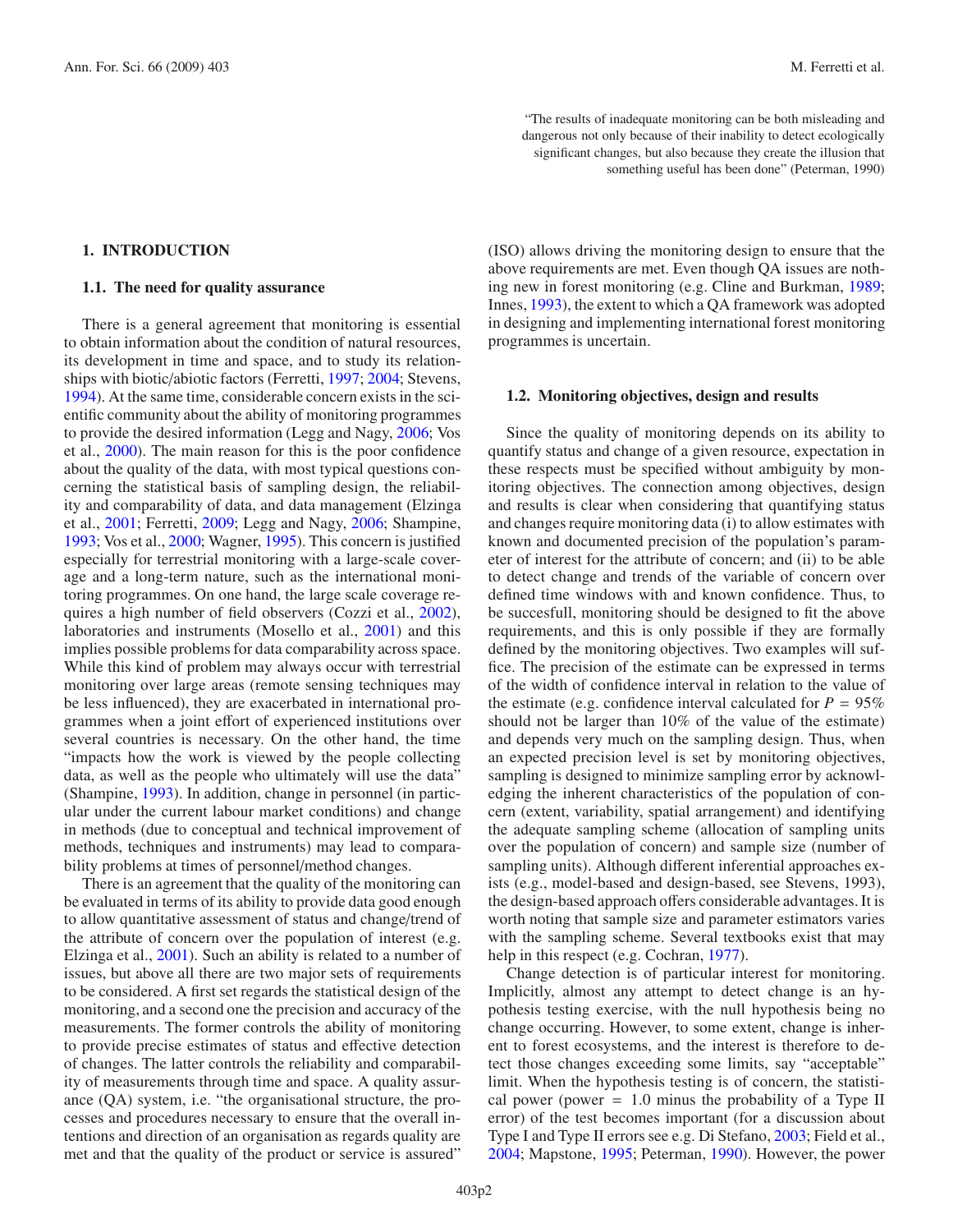<span id="page-2-0"></span>

**Figure 1.** Ranges of coefficients of variation (%) in 4 ring tests 1997– 2007 for the elements Ca, Al and K; total digestion method (ring tests with 6–10 humus and soil samples; 13–18 participating laboratories).

depends on effect size (the change the monitoring is requested to detect), survey design and statistical test applied, sample size and the Type I error rate. Again, all these details should be specified taking into account the expectation set by the objectives. A frequent problem is that monitoring objectives often omit to report the precision level required and - even more frequently - no statement is made about acceptable change, minimum detectable change and the power that the monitoring should have in change detection analysis (Legg and Nagy, [2006\)](#page-11-1).

#### **1.3. Data quality and monitoring results**

Besides sampling design, the control of measurement error is an important issue for monitoring programmes. Although it refers to a national exercise, the example of the German soil survey is useful to elucidate the benefits arising from a QA perspective when several laboratories are involved in the same investigation. In 1989, the heads of the German forestry research laboratories formed a working group to ensure the comparability of analytical data of the German Soil Survey and their evaluation (König and Wolff, [1993\)](#page-11-8). The comparability of concentration data was clearly improved after comparison of digestion methods, with a subsequent joint development of a total digestion method, together with the unambiguous specification of methods to be used (Fig. [1\)](#page-2-0). Furthermore, error sources during the different stages of the analyses were identified by a newly developed ring-test method that permitted to evaluate separately each analytical step. By this way, the influence of the different analytical measurement methods was obvious: for some elements, differences in results arose from two measurement techniques (inductively coupled plasma spectrometer, (ICP) or atomic absorption spectrometer, AAS) and not from problems with the digestion method.

Another question with measurement error is its impact on change/trend detection. While the power of the statistical test is essential in detecting temporal changes in ecosystem attributes, such an ability can, however, be blurred by the imprecision of the data. The importance of data quality on trend

detection was highlighted in a recent study by Sulkava et al. [\(2007\)](#page-11-9) who made both theoretical computations and computations using results of "Needle/Leaf Interlaboratory Comparisons Tests" conducted by Forest Foliar Coordinating Centre of ICP Forests (in co-operation with European Commission). Their results showed that, when harmonized method is assumed to reduce the variability due to sampling, poor quality of the instrumental analysis blurs the data to the extent that the ability to detect trends is lost. Considering that the actual change in the data (i.e., sulphur concentrations in pine needles) took place within 15 y, delay in detecting this kind of change would affect the whole meaning of monitoring, with an impact remaining undetected, and a wrong message to policy makers.

#### **1.4. Objectives of the paper**

Much concern in the past was devoted to data quality in national forest monitoring programmes (e.g. US FHM, see Palmer, [1992;](#page-11-10) national forest inventories in Italy, Japan, Switzerland and USA, see Gasparini et al., 2009; Kitahara et al., [2008;](#page-11-11) Kaufmann and Schwyzer, [2001;](#page-11-12) Pollard et al., [2006\)](#page-11-13). In this paper we considered Quality Assurance (QA) issues in two major international monitoring initiatives: the UN/ECE International Co-operative Programme on Assessment and Monitoring Air Pollution Effects on Forests (ICP-Forests) in Europe and the Acid Deposition Monitoring Network in East Asia (EANET). It is worth noting that these two programmes are just examples of a variety of other international monitoring initiatives (e.g. Parr et al., [2002\)](#page-11-14). We will report about QA/QC components and activity carried out within the UN/ECE ICP-Forests and the EANET and discuss recent progress in order to suggest a possible way ahead.

# **2. METHODS**

## **2.1. Monitoring programmes considered**

The ICP-Forests (developed under the United Nation Convention on Long-Range Transboundary Air Pollution) has been implemented since 1986. Now the programme includes ca. 6 000 plots for largescale forest condition monitoring (so-called Level I) and ca. 800 plots for intensive forest ecosystem monitoring (Level II) distributed across 41 participating countries (UN/ECE, [2007](#page-11-15)).

The acid deposition monitoring network in East Asia (EANET) started its preparatory-phase activities with ten participating countries in East Asia – China, Indonesia, Japan, Malaysia, Mongolia, the Philippines, Republic of Korea, Russia, Thailand and Viet Nam in 1998. The EANET began its regular-phase activities in January 2001 and now comprises 13 participating countries including Cambodia, Lao PDR, and Myanmar. Its monitoring programme consists of monitoring of wet deposition at 50 sites, dry deposition at 40 sites, inland aquatic environment at 11 lake catchments and 5 rivers, and forest soil and forest vegetation at 25 forest plots in 17 areas.

#### **2.2. Review and evaluation of the QA activity**

Information about QA activity was obtained from different source: manuals of the ICP-Forests and EANET (Tab. [I\)](#page-3-0), internal reports of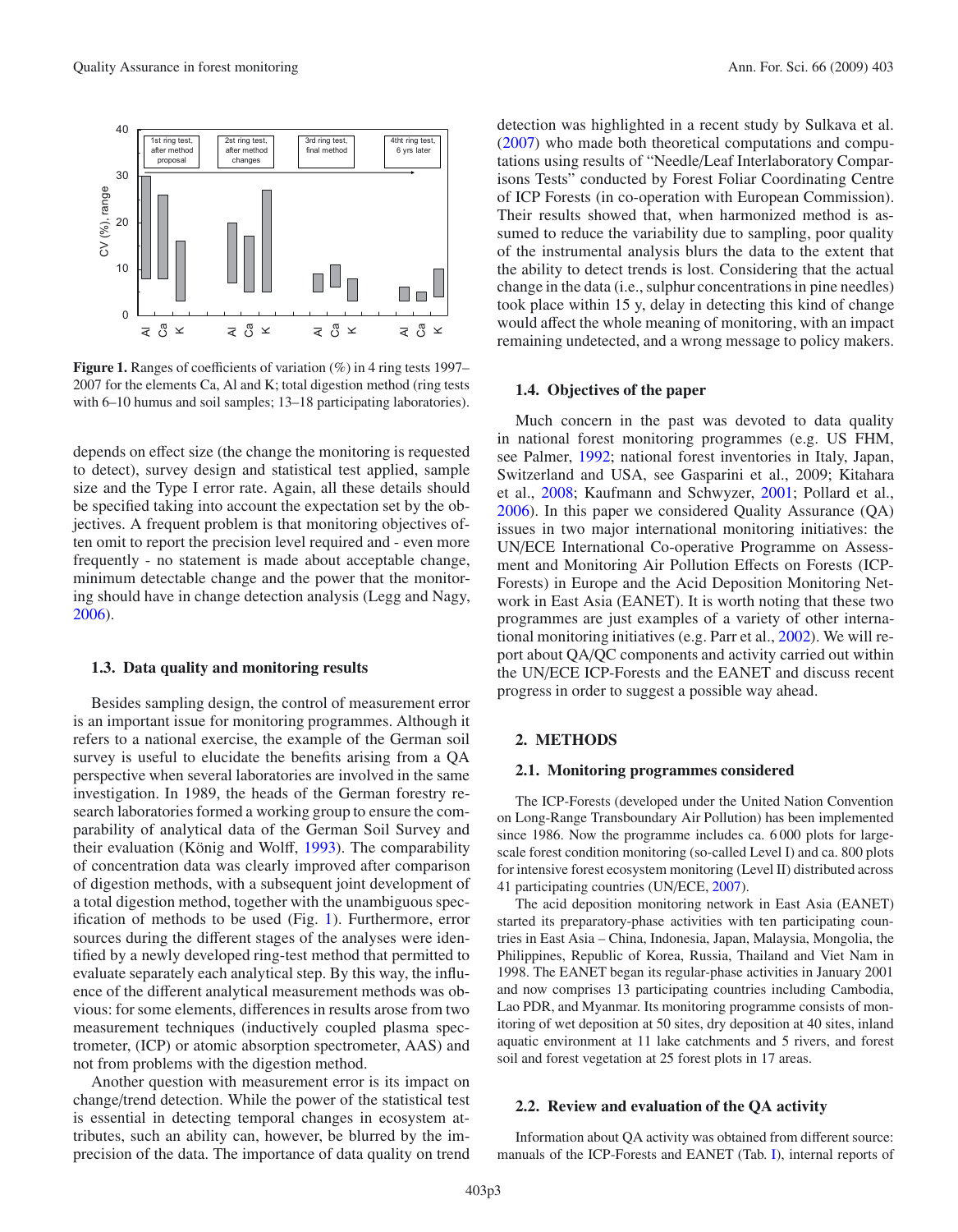| <b>ICP-Forests</b>                          | <b>EANET</b>                                                                      |
|---------------------------------------------|-----------------------------------------------------------------------------------|
| Visual assessment of crown condition        | Guidelines for acid deposition monitoring                                         |
| Sampling and analysis of soil               | Technical manual for wet deposition monitoring in East Asia                       |
| Methods for soil analysis                   | QA/QC program for wet deposition monitoring in East Asia                          |
| Soil solution collection and analysis       | Technical manual for monitoring on inland aquatic environment in East Asia        |
| Sampling and analysis of needles and leaves | QA/QC program for monitoring on inland aquatic environment in East Asia           |
| Estimation of growth and yield              | Technical manual for soil and vegetation monitoring in East Asia                  |
| Sampling and analysis of deposition         | QA/QC program for soil and vegetation monitoring in East Asia                     |
| Meteorological measurements                 | Data reporting procedures and formats for acid deposition monitoring in East Asia |
| Assessment of ground vegetation             | OA/OC program for the air concentration monitoring in East Asia                   |
| Phenological observations                   | Technical document for filter pack method in East Asia                            |
| Monitoring of air quality                   | Sub-manual on forest vegetation monitoring in EANET                               |
| Assessment of ozone injury                  |                                                                                   |
| Sampling and analysis of litterfall         |                                                                                   |

<span id="page-3-0"></span>**Table I.** Overview of the subject covered by the Manuals and guidelines adopted by the ICP-Forests and the EANET.

the two programmes, and papers published on peer reviewed journals. Reference will be given as appropriate. Results are reported in terms of QA elements adopted by the two programmes, nature (field sampling, field measurements, laboratory analysis) and coverage (investigations, years, countries and labs involved) of QA/QC activity. Examples of possible QA problems as identified in manuals and exercises, lack of QA coverage and inconsistencies are given alongside.

# **3. RESULTS**

# **3.1. QA in the ICP-Forests in Europe**

## *3.1.1. Main QA components*

Early attempts in taking care of data quality in the UN/ECE ICP-Forests programme can be traced back to 1987, when the first version of the ICP-Forests manual was prepared and the field intercalibration exercises for crown condition assessment were organized. Although not consistently structured, five main QA components may be identified within the ICP-Forests:

- (i) The Expert Panels, groups of experts that are in charge for developing, reviewing and updating methods for the different investigations, to identify data quality requirements, and avenues for data analysis (http://[www.](http://www.icp-forests.org/BodStruc.htm) [icp-forests.org](http://www.icp-forests.org/BodStruc.htm)/BodStruc.htm);
- (ii) The SOPs (Standard operating procedures) reported in the ICP-forests manual, that now has different sections (http://[www.icp-forests.org](http://www.icp-forests.org/Manual.htm)/Manual.htm), each dealing with a specific investigation (Tab. [I\)](#page-3-0). The Manual describes field sampling methods, measurement methods and data reporting rules. Manuals dealing with chemical analysis also cover method regulation for extraction and digestion methods, selection of suitable methods for element detection, ring tests and tolerable limits, use of reference material and control charts, quality checks for analytical data, and analytical info sheets (http://[www.icp-forests.org](http://www.icp-forests.org/WGqual_lab.htm)/WGqual\_lab.htm). Tolerable ring test limits were identified and continuously reviewed.
- (iii) The intercalibration exercises for field measurements and ring-tests for laboratory measurements. These are a tool for improving the quality of the data produced by the participants (observers, laboratories) over time. Besides crown condition intercalibration exercises, other quality control initiatives aimed at comparing results obtained from different agencies/countries started during the 1990s  $(Tab. II)$  $(Tab. II)$ .
- (iv) The ICP-forests helping programme for laboratories with analytical problems. Close cooperation between these laboratories and laboratories with good laboratory practices is considered to be an effective way of improving laboratory proficiency. The assistance consist of a few days visit to the laboratory, as well as a return visit, in order to identify easily detectable problems in laboratory organization and/or specific analytical processes.
- (v) The Working group QA/QC in laboratories (QA-QC Lab), which covers all aspects related to chemical analyses within the ICP-forests (http://[www.icp-forests.org](http://www.icp-forests.org/WGqual_lab.htm)/ [WGqual\\_lab.htm\)](http://www.icp-forests.org/WGqual_lab.htm)

Today every investigation carried out within the ICP-forests is covered by some QA/QC activity. In general, laboratory measurements and data transmission rules are well covered, while much less attention has been paid in providing sound instructions for effective sampling design, to field measurements and to set unambiguous objectives. In addition, huge difference exists within and between sections of the manual and this asks for an harmonization effort of the QA/QC activity.

## *3.1.2. QA*/*QC activity in field sampling methods*

Little formal activity was carried out to compare sampling designs under field condition and to estimate their effect on monitoring results. Most information can be obtained from questionnaires (e.g. Cozzi et al., [2002;](#page-10-4) http://[www.icp-forests.](http://www.icp-forests.org/EPbiodiv.htm) org/[EPbiodiv.htm\)](http://www.icp-forests.org/EPbiodiv.htm) and only one formal exercise at international level was carried out (deposition sampling, see Draijers et al., [2001\)](#page-10-10). Considerable differences were reported for target population, plot type and sample trees selection for crown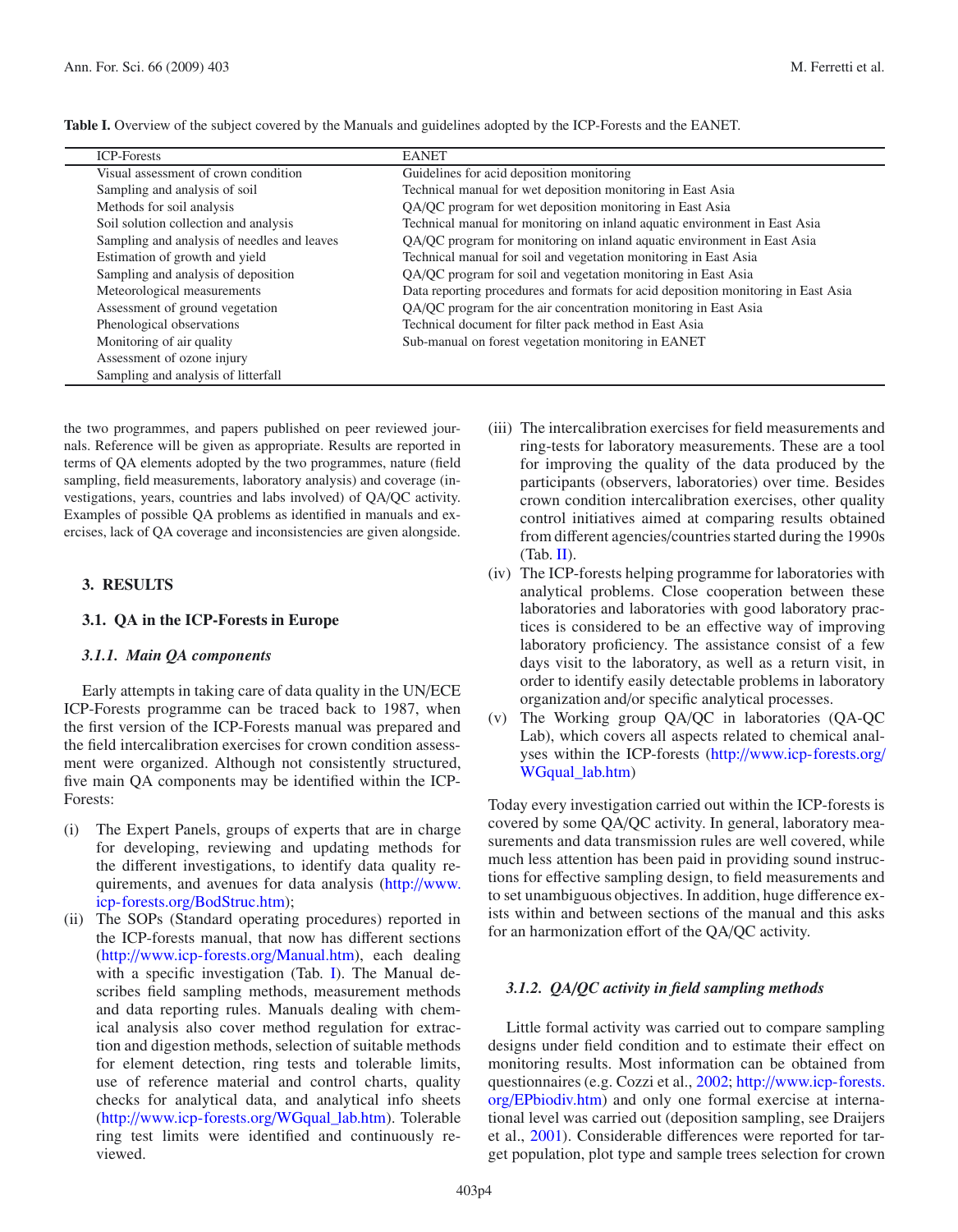<span id="page-4-0"></span>

| <b>Table II.</b> Overview and timing of the intercalibration-intercomparison activity carried out within the ICP-Forests since it was launched in |
|---------------------------------------------------------------------------------------------------------------------------------------------------|
| 1985 up to 2007. In brackets: informal exercises. The symbol + identified exercises carried out within ICP-Forests; the symbol § indicates the    |
| exercises to which ICP Forests labs took part, but that were organized within different projects (AQUACON–MedBas Subproject No. 6 and             |
| "Acid rain" and Subproject No. 7 "Freshwater"); the symbol * indicates the depositon sampling intercomparison exercise, actually carried out      |
| between October 1999 and April 2000 (Draijers et al., 2001).                                                                                      |

|                |                    |                | Field-based measurements |                   | Chemical-physical measurements |                    |                   |                         |             |
|----------------|--------------------|----------------|--------------------------|-------------------|--------------------------------|--------------------|-------------------|-------------------------|-------------|
| Reference year | Crown<br>condition | Tree<br>growth | Ground<br>vegetation     | Tree<br>phenology | Ozone visible<br>foliar injury | Foliar<br>analysis | Soil<br>chemistry | Deposition<br>chemistry | Meteorology |
| 1985           |                    |                |                          |                   |                                |                    |                   |                         |             |
| 1986           |                    |                |                          |                   |                                |                    |                   |                         |             |
| 1987           | $^{+}$             |                |                          |                   |                                |                    |                   |                         |             |
| 1988           | $+$                |                |                          |                   |                                |                    |                   |                         |             |
| 1989           | $^{+}$             |                |                          |                   |                                |                    |                   |                         |             |
| 1990           | $+$                |                |                          |                   |                                |                    |                   |                         |             |
| 1991           | $+$                |                |                          |                   |                                |                    | $\! + \!\!\!\!$   |                         |             |
| 1992           | $^{+}$             |                |                          |                   |                                |                    |                   |                         |             |
| 1993           | $^{+}$             |                |                          |                   |                                | $+$                |                   |                         |             |
| 1994           | $^{+}$             |                |                          |                   |                                |                    | $+$               |                         |             |
| 1995           | $^{+}$             |                |                          |                   |                                | $+$                |                   |                         |             |
| 1996           | $^{+}$             |                |                          |                   |                                |                    |                   | §                       |             |
| 1997           | $^{+}$             |                |                          |                   |                                | $+$                |                   | $\S$                    |             |
| 1998           | $^{+}$             |                |                          |                   |                                |                    |                   | $\S$                    |             |
| 1999           | $+$                |                |                          |                   |                                | $+$                |                   | $\ast$                  |             |
| 2000           | $+$                |                |                          |                   | $^{+}$                         |                    |                   | $\S$                    |             |
| 2001           | $^{+}$             |                |                          |                   | $^{+}$                         | $+$                |                   |                         |             |
| 2002           | $^{+}$             |                |                          |                   | $^{+}$                         |                    | $^{+}$            | $+$                     |             |
| 2003           | $^{+}$             |                |                          |                   | $^{+}$                         | $^{+}$             |                   |                         |             |
| 2004           | $^{+}$             |                | $(+)$                    |                   | $^{+}$                         | $^{+}$             |                   |                         |             |
| 2005           | $^{+}$             |                |                          |                   | $^{+}$                         | $^{+}$             | $^{+}$            | $^{+}$                  |             |
| 2006           | $^{+}$             |                |                          | $(+)$             | $^{+}$                         | $^{+}$             |                   |                         |             |
| 2007           | $^{+}$             |                |                          |                   | $^{+}$                         | $^{+}$             | $^{+}$            |                         |             |

condition assessment in Level I plots (Cozzi et al., [2002\)](#page-10-4), sampling design for assessment of ground vegetation on Level II plots (http://[www.icp-forests.org](http://www.icp-forests.org/EPbiodiv.htm)/EPbiodiv.htm, Tab. [III\)](#page-5-0) and design and number of collectors, and sampling scheme for deposition on Level II plots (Bleeker et al., [2003;](#page-10-11) Draijers et al., [2001;](#page-10-10) Erisman et al., [2003](#page-10-12)). Sampling issues have also been investigated for the Level I network (crown condition assessment, Köhl et al., [1994\)](#page-11-16) and for individual Level II plots (soil variables: Kirvan et al., [2005;](#page-11-17) deposition: Houston et al., [2002\)](#page-10-13) and reviewed by Thimonier [\(1998](#page-11-18)) for deposition.

# *3.1.3. QA*/*QC for field surveys*

Since 1987, the core of QA/QC activity for field surveys was the comparison of tree crown condition assessment (Tab. [II\)](#page-4-0) that has been carried out in a series of international exercises held throughout Europe. Soon after the initiation of ICP-forests it becames obvious that there was an high degree of variation among countries mostly due to differences in as-sessment methods and reference standards (Cozzi et al., [2002;](#page-10-4) Dobbertin et al., [1997;](#page-10-14) Innes et al., [1988](#page-10-15); [1993\)](#page-10-6). More recently, a new format of international intercomparison exercises was developed, the International cross-comparison courses (ICCs, Ferretti and Mues, [2002\)](#page-10-16) within which crews returned on the sample plots at time interval in order to allow not only the evaluation of data comparability among different crews, but also their ability to consistently observe time changes. However, even recent results from ICCs revealed that a considerable number of significant differences still exists between national reference teams from several countries and under several assessment conditions (Mizoue and Dobbertin, [2003;](#page-11-19) Mues, 2005). Several international training and intercalibration exercises were also carried out for the assessment of visible ozone injury (e.g., Bussotti et al., 2003; 2006) (Tab. [II\)](#page-4-0). Again, large and significant differences were observed among field crews from different countries. To our knowledge, no formal exercise has been carried out to compare tree growth measurements accuracy, ground vegetation and phenology assessment. In addition, no formal data quality objectives (DQOs) were identified for most of field surveys, and this limit the possibility for an evaluation of data quality and its monitoring over time.

## *3.1.4. QA*/*QC for laboratories*

Several exercises were undertaken to compare chemical measurements performed within the ICP-Forests (Tab. [II\)](#page-4-0). For example, 10 foliage, 5 soil and 2 water ring tests were implemented and evaluated from 1991 to date (Tab. [IV\)](#page-5-1). Over the years, more than 90 laboratories have been involved in the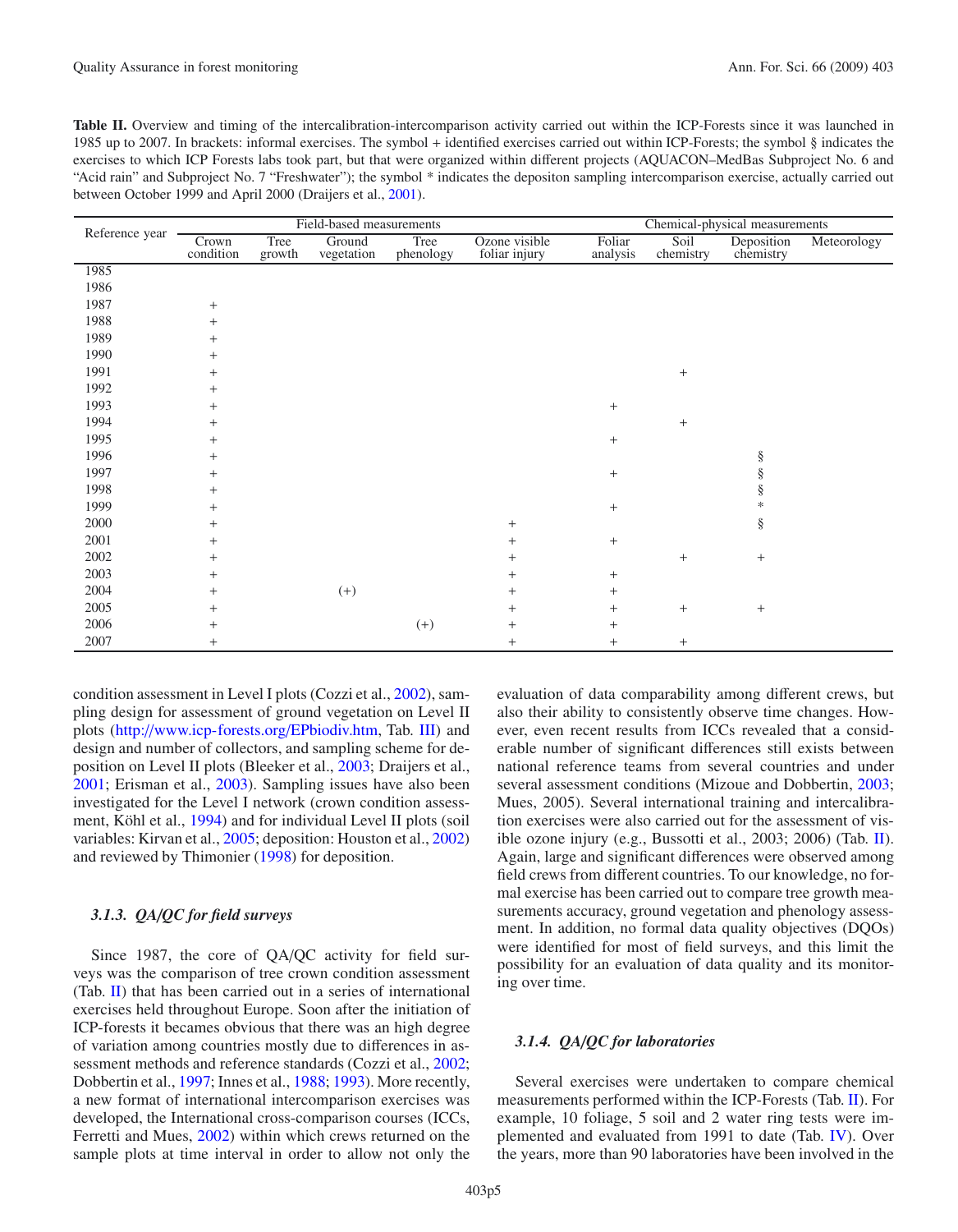<span id="page-5-1"></span><span id="page-5-0"></span>

| Table III. Main monitoring methods for ground vegetation adopted by countries participating in the ICP-forests. For each method, number          |
|--------------------------------------------------------------------------------------------------------------------------------------------------|
| of countries, number of plot per country (range), number of field crews per country (range), number of subplots per plot (range) and size of     |
| subplot (range) are reported (compiled after: Anonymous, "ground vegetation survey in the ICP Forest level II plots in all countries", available |
| on the official web site of the ICP-Forests, National http://www.icp-forests.org/EPbiodiv.htm.). Note: one country may adopt more than one       |
| method.                                                                                                                                          |

| Assessment<br>method | No of<br>countries | Plots per country,<br>range $(n)$ | Crews per country,<br>range $(n)$ | Subplots per plot,<br>range $(n)$ | Size of subplot,<br>range $(m^2)$ |
|----------------------|--------------------|-----------------------------------|-----------------------------------|-----------------------------------|-----------------------------------|
| Coverage             |                    | $-53$                             | l-17                              | $1 - 200$                         | $0.25 - 2500$                     |
| Braun-Blanquet       |                    | $7 - 15$                          | $\overline{1}$<br>$-1$ ,          | $-24$                             | 75-400                            |
| Contact point        |                    | 3–8                               | ر—ا                               | $8 - 24$                          | $0.5 - 1$                         |

Table IV. Details about number of countries and laboratories participating to the ICP-Forests ring-tests for labs since the ICP-Forests was launched in 1985 (after Cools et al., [2007](#page-10-17); Fürst, [2008](#page-10-18); Marchetto et al., [2006](#page-11-20); Mosello et al., [1997](#page-11-21); [1998;](#page-11-22) [1999](#page-11-23); [2001](#page-11-5); [2002](#page-11-24); Mues, [2006\)](#page-11-25). The symbol \* indicates the number of countries and labs (=sampling systems) that participated to the depositon sampling intercomparison exercise (Draijers et al., [2001\)](#page-10-10). § Indicates the exercises to which ICP Forests labs took part, but that were organized within different projects (AQUACON–MedBas Subproject No. 6 and "Acid rain" and Subproject No. 7 "Freshwater").

| Reference |                | Foliar analysis |         | Soil (solid phase) analysis | Water analysis (deposition and soil solution) |         |               |              |         |
|-----------|----------------|-----------------|---------|-----------------------------|-----------------------------------------------|---------|---------------|--------------|---------|
| year      | Exercise, No.  | Countries, n    | Labs, n | Exercise, No.               | Countries, n                                  | Labs, n | Exercise, No. | Countries, n | Labs, n |
| 1985      |                |                 |         |                             |                                               |         |               |              |         |
| 1986      |                |                 |         |                             |                                               |         |               |              |         |
| 1987      |                |                 |         |                             |                                               |         |               |              |         |
| 1988      |                |                 |         |                             |                                               |         |               |              |         |
| 1989      |                |                 |         |                             |                                               |         |               |              |         |
| 1990      |                |                 |         |                             |                                               |         |               |              |         |
| 1991      |                |                 |         | 1                           | $22\,$                                        | 22      |               |              |         |
| 1992      |                |                 |         |                             |                                               |         |               |              |         |
| 1993      | $\mathbf{1}$   | 21              | 24      |                             |                                               |         |               |              |         |
| 1994      |                |                 |         | 2                           | 25                                            | 26      |               |              |         |
| 1995      | 2              | 25              | 39      |                             |                                               |         |               |              |         |
| 1996      |                |                 |         |                             |                                               |         |               | $14\$        | 18§     |
| 1997      | 3              | 29              | 51      |                             |                                               |         |               | $13\$        | $40\S$  |
| 1998      |                |                 |         |                             |                                               |         |               | $20\S$       | 53§     |
| 1999      | $\overline{4}$ | 29              | 52      |                             |                                               |         |               | $20*$        | $17*$   |
| 2000      |                |                 |         |                             |                                               |         |               | $20\$        | 42§     |
| 2001      | 5              | 29              | 53      |                             |                                               |         |               |              |         |
| 2002      |                |                 |         | 3                           | 27                                            | 52      | $\mathbf{1}$  | 27           | 59      |
| 2003      | 6              | 26              | 46      |                             |                                               |         |               |              |         |
| 2004      | $\tau$         | 23              | 43      |                             |                                               |         |               |              |         |
| 2005      | $\,$ 8 $\,$    | 30              | 52      | $\overline{4}$              | $28\,$                                        | 52      | $\sqrt{2}$    | 27           | 52      |
| 2006      | $\overline{9}$ | 28              | 53      |                             |                                               |         |               |              |         |
| 2007      | 10             | 29              | 54      | 5                           | 29                                            | 48      |               |              |         |

different ring tests. Results revealed the benefit arising from this kind of exercises. The percentage of non tolerable results in the needle/leaf ring tests decreased during the last 8 years (Fig. [2\)](#page-6-0) (Fürst, [2008](#page-10-18)). The results of the 2005 working ring test (WRT, 2005) for deposition and soil solution samples were much better then those from the WRT 2002 (Fig. [3\)](#page-6-1) (Marchetto et al., [2006\)](#page-11-20). Controversial results were obtained for soil (solid phase): in the 5th soil ring test the CV (coefficient of variation) has improved for some variables (particle size distribution, carbonates, total nitrogen, exchangeable cations and aqua regia extracable elements), but remained at the same level or was even worse for other (pH, organic carbon and acid oxalate extractable Fe and Al) (Tab. [V\)](#page-7-0). This is only a very rough comparison since it concerns the average of different soil samples

and the CV largely depend on the kind of sample. When a comparable sample was used, as it was done in the 4th and 5th ring-test, a decrease of the coefficient of variation was obvious (see Cools et al., [2007](#page-10-17) for details). Great differences may also occur between laboratories with respects to their internal QA methods and quality checks. For example, control charts were used by 49% of the participating laboratories in the WRT 2005 (Marchetto et al. [2006\)](#page-11-20), and by 98% of the participating laboratories in the needle/leaves ring test 2008 (Fürst, [2008\)](#page-10-18).

The interlaboratory tests helped laboratories to identify possible problems in their methods and the tests were used to undertake actions to improve the quality or to reject unsuitable methods. In some cases problems were solved by exchanging experience, visits in and training with other labs. In some other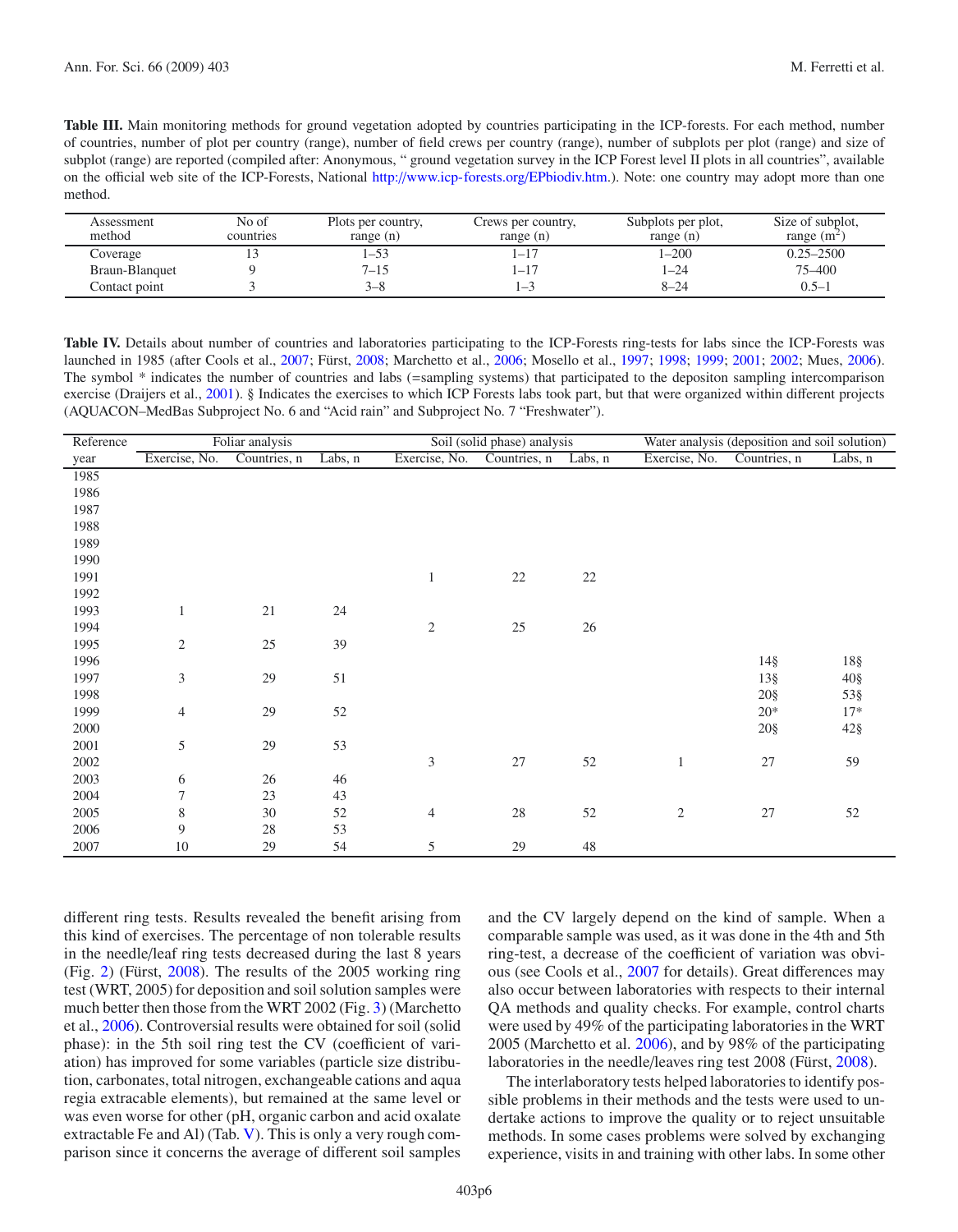<span id="page-6-0"></span>

**Figure 2.** Progress in data quality reported as percentage of non tolerable results (by courtesy of Alfred Fürst, see also http://[www.waldwissen.net](http://www.waldwissen.net/themen/inventur_monitoring/oekosystemmonitoring/bfw_ringtest_2009_DE)/themen/inventur\_monitoring/ oekosystemmonitoring/[bfw\\_ringtest\\_2009\\_DE\)](http://www.waldwissen.net/themen/inventur_monitoring/oekosystemmonitoring/bfw_ringtest_2009_DE). Tolerable limits are set by ICP-forests (expert panel on foliage and litterfall) and have been tightened during the course of time. For example, for N the limit has been 10% deviation from the mean in the ring test from 1999 onwards (for other elements see Fürst, 2008). See Table [IV](#page-5-1) for details about the tests.

cases, recommendations were made to abandon certain methods formerly suggested in the Manual.

# **3.2. QA in EANET**

## *3.2.1. QA components*

The regular-phase monitoring activity of EANET started in 2001 and is conducted according to the Guidelines, Technical Manuals/Documents and the QA/QC Programmes, which are continuously reviewed and updated (EANET, 2006; Task Force on Soil and Vegetation Monitoring of EANET, 2006) (Tab. [I\)](#page-3-0). The QA/QC programme in EANET cover all activities from site selection to data reporting. The main components in EANET QA/QC programmes include:

- (i) Development of national QA/QC programs. Each participating country should develop its own QA/QC programs taking national conditions into consideration.
- (ii) Clear assignment of responsibility. A national QA/QC manager is designated in each country to assist the network manager in implementing the monitoring activities. Personnel in charge of data management and reporting should also be appointed in the respective laboratories and/or organizations in charge of field surveys.
- (iii) Development of SOPs. SOPs are the procedures to be used in the monitoring, in the field, laboratory, and data management areas. Based on the technical manuals and QA/QC programs listed in Table [I,](#page-3-0) the laboratories and field-survey organizations should prepare their own SOPs that meet actual conditions of respective laboratories/organizations. The SOPs should be sufficiently specific and easy to understand for analysts and surveyors.
- (iv) Data quality objectives (DQOs). The DQO values define the desirable levels of accuracy and precision of the measurements. They varies according to the investigation: for

<span id="page-6-1"></span>

**Figure 3.** Frequency (%) of results falling within the DQOs for each laboratory participating in the working ring test for deposition and soil solution samples in 2002 and 2005 (after Marchetto et al., [2006](#page-11-20)). See Marchetto et al., [2006](#page-11-20) for DQOs.

example, required DQO for wet deposition and inland aquatic environment are 15% of deviation from prepared value (Network Center for EANET, 2006).

- (v) Training programmes. According to the QA/QC programmes (EANET, 2006), EANET has conducted three training courses for surveyors and analysts who are working for the national centers and relevant organizations. The Japan international cooperation agency (JICA), in cooperation with EANET, conducted the 3rd country training programme in Thailand (two weeks) and the JICA training course on EANET in Japan (ten weeks) to provide training on acid deposition and air quality management. Acid deposition and oxidant research center (ADORC) as Network Center (NC) conducted also the Individual Training Course (four weeks).
- (vi) Inter-laboratory comparison projects. The interlaboratory comparison projects of EANET have been carried out by NC for wet deposition, soil, inland aquatic environment, and for dry deposition (filter pack method) (Tabs [VI,](#page-7-1) [VII\)](#page-7-2). As for the project on soil, the data submitted to NC were statistically analyzed and the inter-laboratory precision was calculated as coefficient of variation  $(CV, \mathcal{C})$ .
- (vii) Audit to sites and laboratories by the national centres. The audit includes field training, advice on sample handling and analysis, check of analytical instruments, and information exchange of QA/QC activities in the laboratories. In case of forest soil monitoring in Japan, experts visit to forest plots managed by local governments every five years (i.e., the soil sampling interval) to check sampling and analytical procedures in the respective plots and laboratories.
- (viii) Data control and reporting. Data are checked by the respective laboratories. In case of wet deposition and inland aquatic environment, ion balances and theoretical values of the electric conductivity are assessed for all measured data. The data is checked again and compiled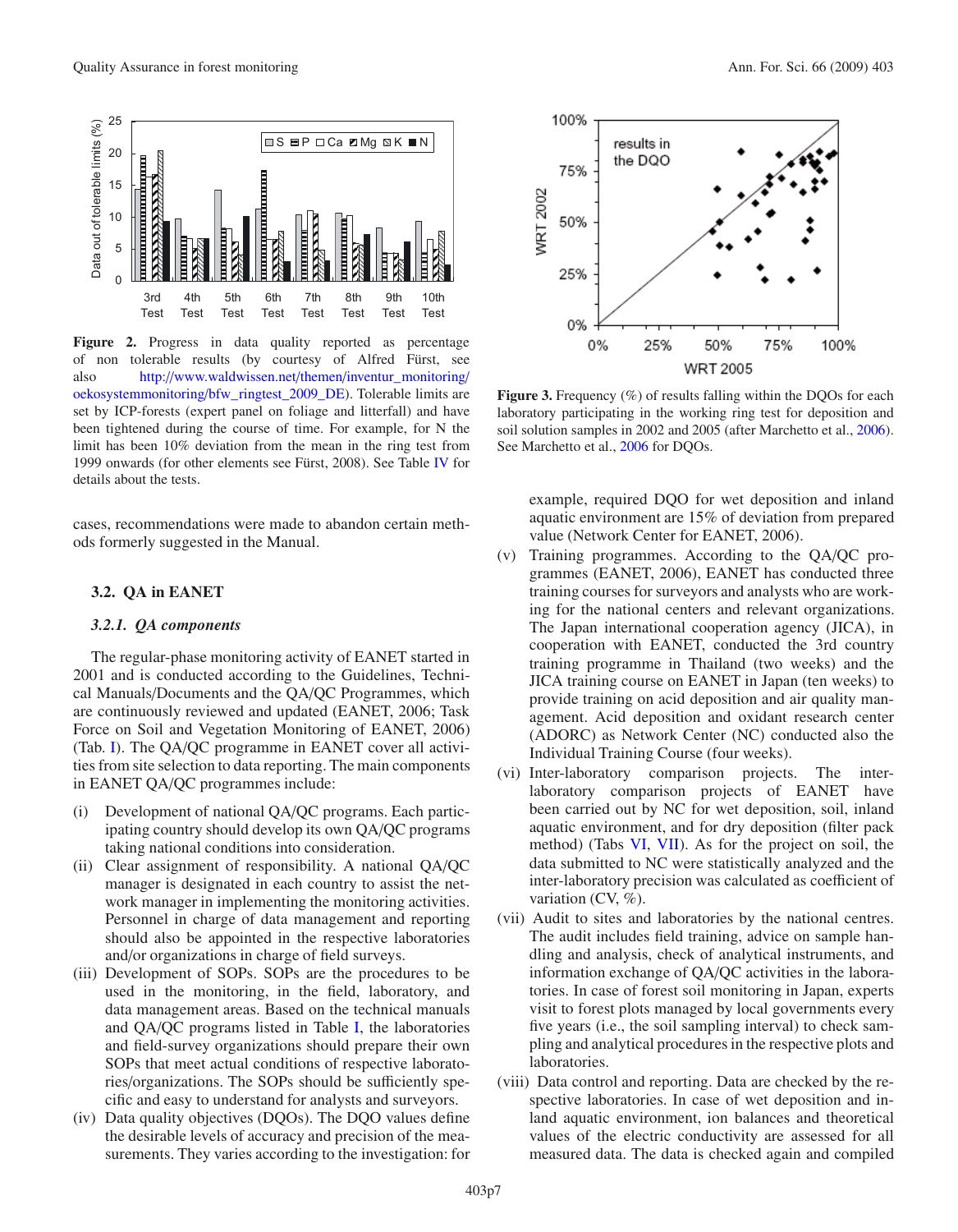<span id="page-7-1"></span>

|                                            | 2nd FSCC RT | 3rd FSCC RT | 4th FCSCC RT | 5th FSCC RT |
|--------------------------------------------|-------------|-------------|--------------|-------------|
| Group 1: Particle size distribution        | NA          | 53          |              |             |
| Group $2:$ $pH$                            | 3.25        | 3.5         |              | 3.2         |
| Group 3: Carbonate content                 | NA          | 206         | 129          | 45          |
| Group 4: Organic carton                    | 41.5        | 18          |              | 16          |
| Group 5: Total N                           | 25          |             |              |             |
| Group 6: Exchangeable cations              | 52          |             | .54          | 49          |
| Group 7: Aqua regia extractable elements   | 35          | 47          | 33           | 26          |
| Group 8: Total elements                    |             | 21          |              |             |
| Group 9 : Acid Oxalate extractable Fe & Al | NΑ          | 44          |              | 20          |

<span id="page-7-0"></span>Table V. Group CV's (coefficient of variation, %) of the 2nd, 3rd, 4th and 5th soil ring test by Forest soil coordinating centre (FSCC), after elimination of the outliers (after Cools et al., [2007](#page-10-17)).

NA: not available.

Table VI. Overview and timing of the inter-laboratory comparison projects and field exercises carried out within the EANET since it was launched in 1998.

<span id="page-7-2"></span>

|      |                          | Inter-laboratory comparison projects      |                | Field exercises*        |                       |                                 |             |  |
|------|--------------------------|-------------------------------------------|----------------|-------------------------|-----------------------|---------------------------------|-------------|--|
|      | Reference Wet deposition | Dry deposition                            | Soil           | Inland aquatic          | Soil profile          | Observation                     | Sampling    |  |
| year | (artificial              | (impregnated filters for                  | (soil or soil) | environment (artificial | description, and soil | methods for                     | methods for |  |
|      | rainwater)               | the filter pack method) extract solution) |                | inland water)           | sampling methods      | forest vegetation inland waters |             |  |
| 1998 |                          |                                           |                |                         |                       |                                 |             |  |
| 1999 |                          |                                           |                |                         |                       |                                 |             |  |
| 2000 |                          |                                           |                |                         |                       |                                 |             |  |
| 2001 |                          |                                           |                |                         |                       |                                 |             |  |
| 2002 |                          |                                           |                |                         |                       |                                 |             |  |
| 2003 |                          |                                           |                |                         |                       |                                 |             |  |
| 2004 |                          |                                           |                |                         |                       |                                 |             |  |
| 2005 |                          |                                           |                |                         |                       |                                 |             |  |
| 2006 |                          |                                           |                |                         |                       |                                 |             |  |
| 2007 |                          |                                           |                |                         |                       |                                 |             |  |

\* Field exercises were carried out as a part of the JICA training course.

**Table VII.** Details about number of countries and laboratories participating to the EANET inter-laboratory and field exercises.

| Year |                | Wet deposition   |      |                  | Dry deposition   |                  |        | Soil             |                  |                  | Inland aquatic environment |                  | Field exercises |
|------|----------------|------------------|------|------------------|------------------|------------------|--------|------------------|------------------|------------------|----------------------------|------------------|-----------------|
|      | Sample         | Countries        | Labs | Sample           | Countries        | Labs             | Sample | Countries        | Labs             | Sample           | Countries                  | Labs             | Trainees***     |
|      | n              | $\boldsymbol{n}$ | N    | $\boldsymbol{n}$ | $\boldsymbol{n}$ | $\boldsymbol{n}$ | п      | $\boldsymbol{n}$ | $\boldsymbol{n}$ | $\boldsymbol{n}$ | $\boldsymbol{n}$           | $\boldsymbol{n}$ | n               |
| 1998 |                | 10               | 24   |                  |                  |                  |        |                  |                  |                  |                            |                  |                 |
| 1999 | 2              | 10               | 21   |                  |                  |                  |        | 10               | 15               |                  |                            |                  |                 |
| 2000 | 2              | 10               | 24   |                  |                  |                  |        | 10               | 15               |                  |                            | 13               |                 |
| 2001 | 2              | 10               | 23   |                  |                  |                  | $2**$  | 10               | 16               |                  | 8                          | 14               | 10              |
| 2002 | 2              | 10               | 24   |                  |                  |                  |        | 10               | 14               |                  | 8                          | 14               |                 |
| 2003 | 2              | 12               | 27   |                  |                  |                  |        | 10               | 14               |                  | 8                          | 15               | 10              |
| 2004 | 2              | 12               | 28   |                  |                  |                  |        | 10               | 14               |                  | Q                          | 16               | 10              |
| 2005 | 2              | 13               | 30   | $6^*$            | 9                | 19               | ◠      | 9                | 14               |                  | 9                          | 17               | 10              |
| 2006 | $\overline{2}$ | 13               | 31   | $\theta$         | 10               | 20               | ◠      | 9                | 14               |                  | 9                          | 18               | 10              |
| 2007 |                | 13               | 32   | h                | 9                | 19               |        | 10               | 16               |                  | 10                         | 19               | 10              |

<sup>∗</sup> Three sets of samples for acid- and alkali-impregnated filters and blank filters were sent;

∗∗ The soil extract solutions were sent to the laboratories in the 2001 project.

∗∗∗ The trainees in the JICA Training Course participated in all the field exercises on soil, forest vegetation, and inland water.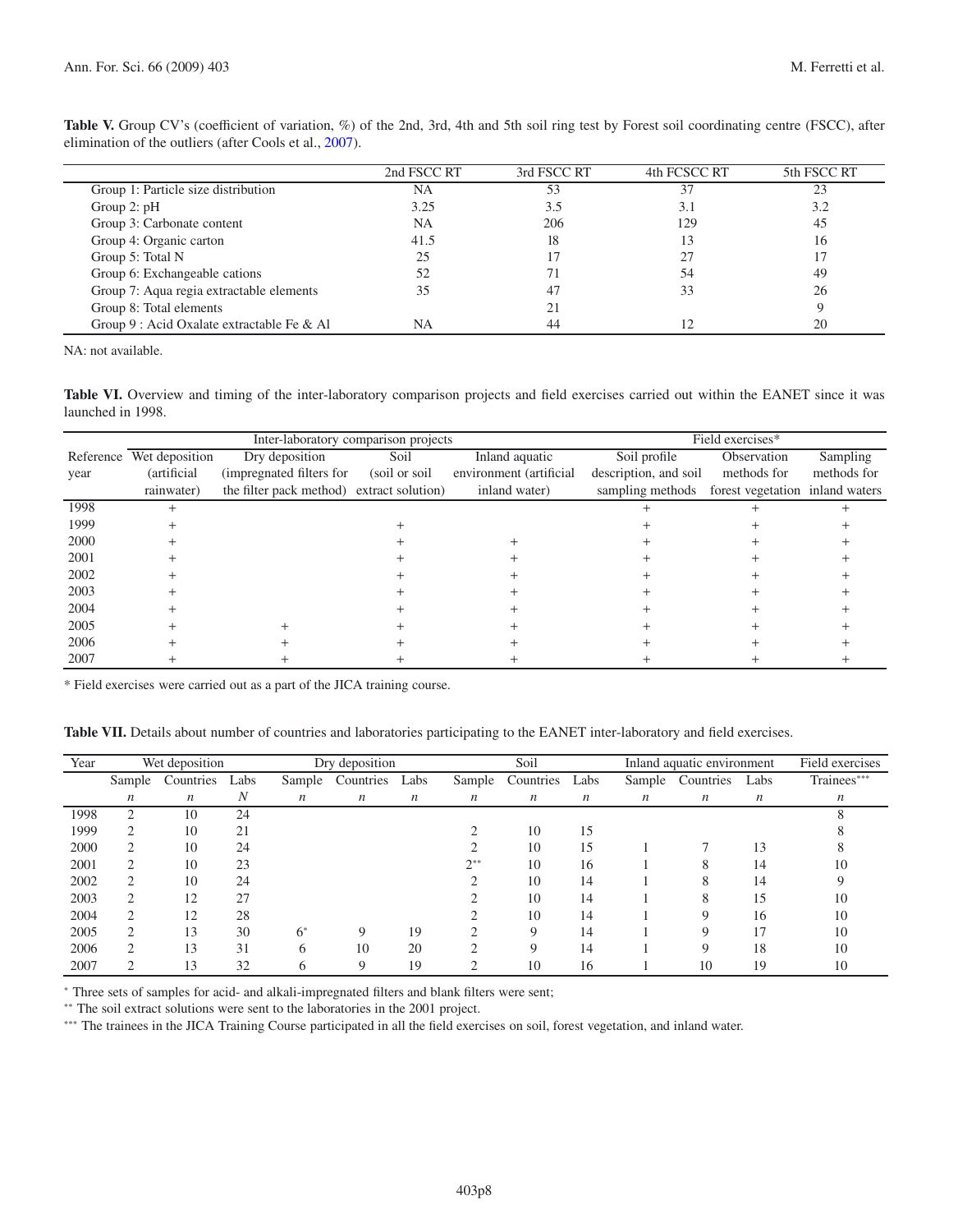| Year | Wet deposition (high) conc. | Wet deposition (low) conc. | Dry deposition | Inland aquatic environment |
|------|-----------------------------|----------------------------|----------------|----------------------------|
|      | $(\%)$                      | $(\%)$                     | $(\%)$         | $(\%)$                     |
| 1998 | 78.3                        | 75                         |                |                            |
| 1999 | 92.4                        | 85.7                       |                |                            |
| 2000 | 92.3                        | 85.5                       |                | 87.6                       |
| 2001 | 93.5                        | 83.9                       |                | 88.6                       |
| 2002 | 86.2                        | 70.3                       |                | 84.4                       |
| 2003 | 85.7                        | 81.8                       |                | 81.2                       |
| 2004 | 89.3                        | 87                         |                | 79.5                       |
| 2005 | 90.6                        | 80.4                       | 80.4           | 90.4                       |
| 2006 | 93                          | 83.9                       | 91.5           | 79.7                       |
| 2007 | 93.4                        | 85.9                       | 81.8           | 86.8                       |

<span id="page-8-0"></span>Table VIII. Frequency (%) of data within DQOs after the EANET inter-laboratory exercises (after Network Center for EANET, 2008).

by the national QA/QC manager. All the data obtained in the previous year is expected to be submitted to Netwotk center (NC) by the end of June. The monitoring data submitted to NC is checked by ad hoc data verification groups, which consist of experts in the respective study fields. The verified data can be disclosed as the annual Data Report of EANET.

In addition to the QA/QC programs above, the Senior technical managers' meeting is held annually to enable close communications. Such close communication with local experts of the countries helps to improve the quality of the data. Moreover, to share technical issues with surveyors or analysts in the respective countries, NC sends missions to the countries every one or two years.

## *3.2.2. QA*/*QC activity in field sampling and field surveys*

EANET does not have formal inter-calibration courses for field sampling and field surveys (soil, tree growth, species composition of the understorey vegetation). However, a part of the JICA Training Course may have some role on this issue. For soil sampling and assessment of forest vegetation monitoring (SV), one-day field training was conducted in addition to two-day lectures. In the field exercise for soil sampling soil profile descriptions, design of the sampling plots and subplots, and sampling procedures were practiced in the forest. The procedures on sampling and analysis were standardized by using the experience gained during these exercises. Most of the trainees are expected to work as key persons on sampling or analysis in the respective countries after the training courses. NC technical missions to the respective countries are also effective in order to share technical issues with surveyors or analysts.

It is worth noting that the statistical model proposed by the QA/QC for SV considered a multi-stage sampling design with several sampling levels, including area, soil type, plot, subplot, and horizon/layer, as follows:

$$
X = \mu + \theta + c + a + s + p + i + \varepsilon
$$

where *X* is a measured value;  $\mu$  is a mean value; and  $\theta$  is the fixed effect of horizon on a soil profile, while there are random effects of country (*c*), area (*a*), soil type (*s*), plot (*p*), and subplot  $(i)$ , as well as  $(\varepsilon)$ , which is an error term under the repeatability condition. A variance at each sampling level and its contribution to the total variance could be estimated by the analysis of variance (ANOVA). This evaluation may permit to estimate the contribution of sampling to the total variance, to validate monitoring data and to improve sampling design. For example, the pH, Ex-Ca, and Ex-Al contents varied with soil type, and the Ex-Ca and Ex-Al contents with country, but they did not vary from area to area and plot to plot (EANET, 2006). Contribution of sampling at plot and subplot levels to the total variance was significantly small, 3–7%.

#### *3.2.3. QA*/*QC for laboratories*

NC promoted standardization of analytical procedures, and most laboratories have followed the standard procedures. Moreover, by using digital formats, calculation errors were reduced. Different interlaboratory comparison projects have been carried out (Tab. [VII\)](#page-7-2). Results revealed an increase of data within DQOs for wet deposition over the period 1998– 2007, while for dry deposition and inland aquatic environment no clear trend is obvious (Network center for EANET, [2008\)](#page-10-19) (Tab. [VIII\)](#page-8-0). For soil, the coefficient of variation (CVs, %) was slightly improved compared with the early tests, although the CV of Ex-Ca was still relatively large (Network Center for EANET, [2008\)](#page-10-19). Figure [4](#page-9-0) shows the relationship between the sample concentrations and the inter-laboratories precision (CV%) for Ex-Ca and Ex-acidity in the past inter-laboratory comparison projects on soil. Ca concentrations in the samples may have large effects on the precisions: the CV% for Ex-Ca was still large even in the latest results in 2006 compared with those for Ex-acidity.

## **4. DISCUSSION**

There are some questions related to QA in EANET and ICP-Forests that deserve attention:

(i) Both programmes developed SOPs for the various investigations and considered training sessions. However, the various SOPs were not always consistent in terms of structure and issues covered. The coverage given to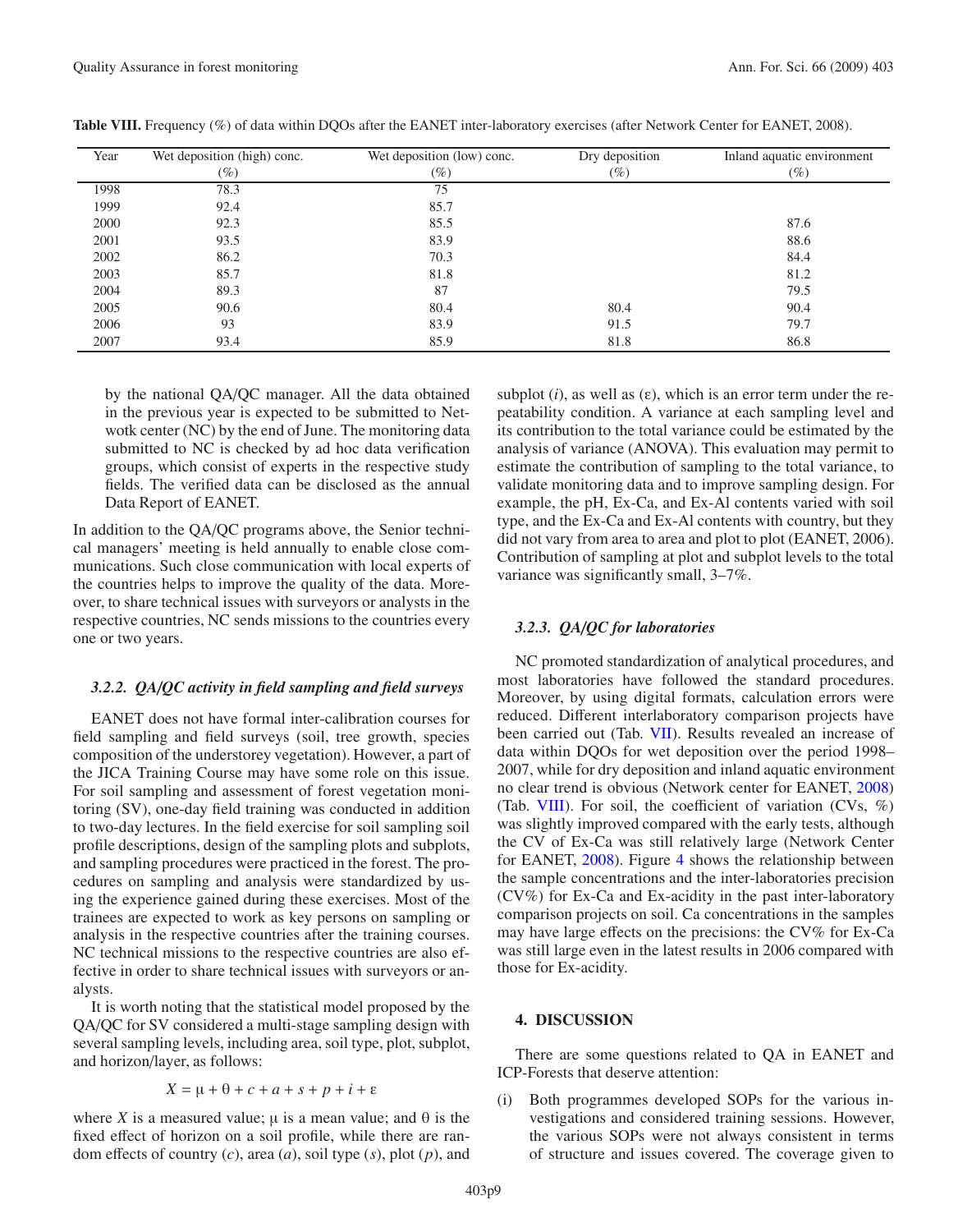<span id="page-9-0"></span>

**Figure 4.** Relationship between the sample concentrations and the inter-laboratories precision (CV%) for (a) exchangeable Ca and (b) exchangeable acidity in the past inter-laboratory comparison projects on soil. The numbers, '061 and '062, indicates the samples for the latest project in 2006.

QA/QC issues in the ICP-Forests Manual varies strongly among sub-manuals, and – for example – not all the investigation defined their own DQOs. In addition, while EANET formally requires participating Countries to develop national QA/QC programmes, it is not so for the ICP-Forests.

- (ii) Both programmes concentrated on the comparability of measurements, with special emphasis on crown condition (ICP-Forests) and chemical analyses (ICP-Forests and EANET). The activity in this field was valuable and permitted to document – and sometimes to control – measurement errors, which is an important component of the whole error budget of a given investigation (Köhl et al., [2000\)](#page-11-26). Unfortunately, much less concern was given to other measurements (e.g. tree growth, assessment of ground vegetation and meteorological measurements) and these subjects should be improved in the future.
- (iii) Field sampling was not properly addressed by the two programmes. This is unfortunate, as field sampling has been shown to account for the largest part of error in monitoring (e.g., Bargagli, [1998;](#page-10-20) Bleeker et al., [2003;](#page-10-11) Erisman, [2003](#page-10-12); Kirvan et al., [2005\)](#page-11-17). This goes together with the little attention given by both programmes in providing explicit and formal definition of monitoring objectives, in term of expected precision level of estimates and change/trend detection. A considerable effort is needed in this field.
- (iv) Both programmes need to establish explicit links between the quality of sampling, the quality of measurement, and the quality of monitoring. Adequate sampling design and reliable measurement methods should go together, and should be well balanced in the overall monitoring design: sophisticated, time-consuming sampling design with imprecise, unreliable measurements will lead to a tremendous effort in the field and much error in the lab. On the other hand, even flawless analytical protocol will be use-

less if the sampling design is biased and if field operations are carried out carelessly.

To achieve the above goals, it is important that (i) all the steps within the investigation are considered, not only the measurements, and (ii) all the investigations carried out within monitoring programmes are covered by QA in a comparable and standard format. In Europe (ICP-Forests), some efforts to make progress in this direction have been made recently: (i) the set up of the Working Group for Quality assurance and Quality Control in Laboratories (QA-QC Lab) and (ii) set up of the Quality Assurance Committee (QA-C). The QA-QC Lab consists of the leaders of the relevant expert groups dealing with laboratory analyses, ensure contacts with staff member of the various labs and co-ordinates activities aimed at ensuring high quality of analytical data. The QA-C (http://[www.](http://www.icp-forests.org/QAC.htm) [icp-forests.org](http://www.icp-forests.org/QAC.htm)/QAC.htm) is made up by the leaders of all the expert groups, coordinating centres and data managers: it aims at providing a common conceptual frame to harmonize the QA/QC approach within the ICP-Forests. Objectives, definitions, data quality requirements, data storage, processing and reporting will be covered by the activity of the group in a coordinated fashion.

## **5. CONCLUSIONS**

The quality of monitoring is subject to many influences that need to be fully and formally considered when implementing current, and designing future, monitoring programmes. This is already acknowledged by funding agencies, and for example the US EPA requires that "... all work funded by EPA in which environmental data will be collected, evaluated, used, or reported . . . have approved QA Project Plans" (EPA, 2002, p. 2). In the past several QA/QC activities were carried out in Europe and East Asia, from the manual development to field observations and inter-laboratory comparisons, with particular emphasis on the analytical aspects. Other issues, like formal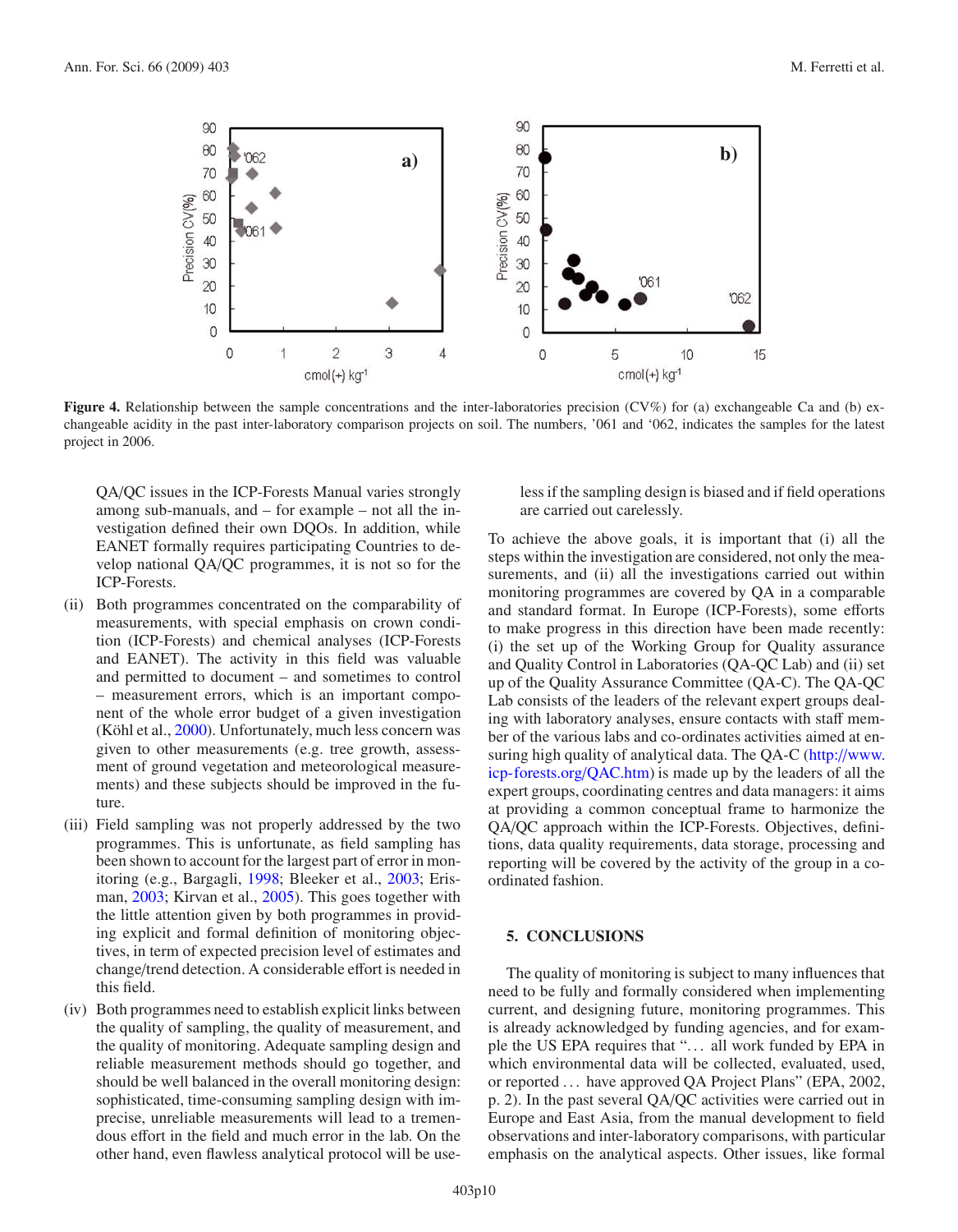definition of objectives and field sampling has received so far much less attention. For this reason, it is not possible to assess the overall quality of monitoring, simply because monitoring objectives were never defined in operational terms. Building on the experience gained in the past, we believe that a more comprehensive QA approach is needed and this may apply also to many other international monitoring initiatives. Improving and documenting the quality of monitoring is not only possible, but also necessary. Failure in doing so will render results questionable, weaken the basis for decision making and disrupt the confidence in the role of science in environmental monitoring and management.

**Acknowledgements:** We are grateful to a number of colleagues that provide us data and info on past and current QA activity: Nathalie Cools (ICP Forests' Forest Soil Coordinating Centre) helped with data about past QA/QC activity in soil chemical analyses; Alfred Fürst (ICP-Forests Forest Foliar Coordinating Centre) provided Figure [2](#page-6-0) and data about past and current ring test for foliar analyses; Aldo Marchetto (CNR-ISE, Italy) dug out lots of information about past ring test for water chemistry. Egbert Beukert (Finnish Forest Research Institute – METLA), Stephan Raspe (Bavarian State Institute of Forestry – LWF) and Roberto Canullo (University of Camerino, Italy) provided information about QA/QC activity in Phenology, Meterology and Ground Vegetation; and Shinji Nakayama (QA/QC Manager of EANET, ADORC) provided information about QA/QC activities of EANET. We are in debt with National Focal Centres, labs and dozens of experts from many countries for the work they did in carrying out all the ring tests, intercalibration and intercomparisons exercises since the early stage of the programmes. We acknowledge the support of the COST Strategic Action for providing the support for the early stage of this paper. Finally, we would like to thank two anonymous referees for their helpful and stimulating comments.

## **REFERENCES**

- <span id="page-10-20"></span>Bargagli R., 1998. Trace elements in terrestrial plants. AN ecophysiological approach to biomonitoring and biorecovery, Springer, Berlin, 324 p.
- <span id="page-10-11"></span>Bleeker A., Draaijers G.P.J., Bleeker A., van der Veen D., Erisman J.W., Moöls H., Fonteijn P., and Geusebroek M., 2003. Field intercomparison of throughfall and stemflow measurements performed within the framework of the Pan-European intensive monitoring program of EU/ICP Forests. Environ. Pollut. 125: 123–138.
- <span id="page-10-5"></span>Cline S.P. and Burkman W.G., 1989. The role of quality assurance in ecological programs. In: Bucher J.B. and Bucher-Wallin I. (Eds.), Air pollution and forest decline, Proc. 14th Int. Meeting for specialists on air pollution effects on forest ecosystems, IUFRO P2.05, Interlaken, Switzerland, Birmensdorf, pp. 361–365.
- <span id="page-10-7"></span>Cochran W.G., 1977. Sampling techniques, Third edition, John Whiley & Sons, New York, NY, USA.
- <span id="page-10-17"></span>Cools N., Mikkelsen J.H., and De Vos B., 2007. Quality assurance and quality control in forest soil analysis: 5th FSCC interlaboratory comparison, Forest soil co-ordinating centre/INBO, Geraardsbergen, 63 p.
- <span id="page-10-4"></span>Cozzi A., Ferretti M., and Lorenz M., 2002. Quality assurance for crown condition assessment in Europe. Federal research centre for forestry and forest products-LINNÆA ambiente Srl, 111 p.
- <span id="page-10-8"></span>Di Stefano J., 2003. How much power is enough? Against the development of an arbitrary convention for statistical power calculations. Funct. Ecol. 17: 707–709.
- <span id="page-10-14"></span>Dobbertin M., Landmann G., Pierrat J.C., and Müller-Edzards C., 1997. Quality of crown condition data. In: C. Müller-Edzards, W. De Vries, and J.W. Erisman (eds), Ten years of monitoring forest condition in Europe. Studies on temporal development, spatial distribution and impacts of natural and anthropogenic stress factors. Technical background report. Geneva and Brussels, United nations economic commission for Europe/European commission, pp. 7–22.
- <span id="page-10-10"></span>Draaijers G.P.J., Bleeker A., van der Veen D., Erisman J.W., Mols J., Fonteijn P., and en Geusebroek M., 2001. Field intercomparison of throughfall, stemflow and precipitation measurements performed within the framework of the Pan European intensive monitoring program of EU/ICP forests (TNO report R 2001/140) TNOMEP, Apeldoorn.
- EANET (2000). QA/QC for Soil and vegetation monitoring in East Asia. Acid Deposition and Oxidant Research Center, Niigata, Japan. EANET publications, acid deposition monitoring network in East Asia. http://[www.eanet.cc](http://www.eanet.cc/product.html)/product.html
- <span id="page-10-19"></span>EANET (2008). Periodic report on the state of acid deposition in East Asia. Acid deposition and oxidant research center, Niigata, Japan. EANET publications, Acid deposition monitoring network in East Asia. http://[www.eanet.cc](http://www.eanet.cc/product.html)/product.html
- <span id="page-10-2"></span>Elzinga C.L., Salzer D.W., Willoughby J.W., and Gibbs J.P., 2001. Monitoring plant and animal population. Blackwell science, Malden, Massachussets, USA, 337 p.
- EPA, 2002. Guidance for quality assurance project plans, EPA QA/G-5, EPA/240/R-02/009, United States environmental protection agency, Washington, 111 p [\(www.epa.gov](www.epa.gov/quality/qs-docs/g5-final.pdf)/quality/qs-docs/g5-final.pdf).
- <span id="page-10-12"></span>Erisman J.W., Möls J., Fonteijn P., Geusebroek M., Draaijers G.P.J., Bleeker A., and van der Veen D., 2003. Field intercomparison of precipitation measurements performed within the framework of the Pan-European Intensive monitoring program of EU/ICP forests, Environ. Pollut. 125: 139–155.
- <span id="page-10-3"></span>Ferretti M. (Ed.), 2009. Quality assurance in ecological monitoring. J. Environ. Monit. 11: 726–729.
- <span id="page-10-1"></span>Ferretti M., 2004. Forest health diagnosis, monitoring and evaluation. In: Burley J., Evans J., and Youngquist J. (Eds.), Encyclopedia of forest sciences, Elsevier science, London: 285–299.
- <span id="page-10-0"></span>Ferretti M., 1997. Forest health assessment and monitoring. Issues for consideration. Environ. Monit. Assess. 48: 45–72.
- <span id="page-10-16"></span>Ferretti M. and Mues V., 2002. New design of international crosscalibration courses of ICP forests and the EU scheme. Federal research centre for forestry and forest products (BFH) -LINNÆA ambiente Srl, 21 p.
- <span id="page-10-9"></span>Field S.A., Tyre A.J., Jonzén N., Rhodes J.R., and Possingham H.P., 2004. Minimizing the cost of environmental decision by optimizing statistical thresholds. Ecol. Lett. 7: 669–675.
- <span id="page-10-18"></span>Fürst A., 2008. 10th needle/leaf interlaboratory comparison test 2007/2008, Forest foliar coordinating centre/BFW, Vienna, 110 p.
- Gasparini P., Bertani R., De Natale F., Di Como L., and Pompei E., 2009. Quality control procedures in the Italian national forest inventory. J. Environ. Monit. 11: 761–768.
- Gutachterausschuss Forstliche Analytik (Herausgeber), 2005. Handbuch forstliche analytik (http://[www.bmelv.de](http://www.bmelv.de/cln_044/nn_753670/DE/06-Forstwirtschaft/Bodenzustandserhebung/HandbuchForstlicheAnalytik.html)/cln\_044/ nn\_753670/DE/06-Forstwirtschaft/[Bodenzustandserhebung](http://www.bmelv.de/cln_044/nn_753670/DE/06-Forstwirtschaft/Bodenzustandserhebung/HandbuchForstlicheAnalytik.html)/ [HandbuchForstlicheAnalytik.html\)](http://www.bmelv.de/cln_044/nn_753670/DE/06-Forstwirtschaft/Bodenzustandserhebung/HandbuchForstlicheAnalytik.html).
- <span id="page-10-13"></span>Houston T.J., Durrant D.W., and Benham S.E., 2002. Sampling in a variable environment: selection of representative positions of throughfall collectors for volume and chemistry under three tree species in the UK. For. Ecol. Manage. 158: 1–8.
- <span id="page-10-15"></span>Innes J.L., 1988. Forest health surveys: problems in assessing observer objectivity. Can. J. For. Res. 18: 560–565.
- <span id="page-10-6"></span>Innes J.L., 1993. Forest health: its assessment and status. Commonwealth agricultural bureau, Wallingford, 677 p.